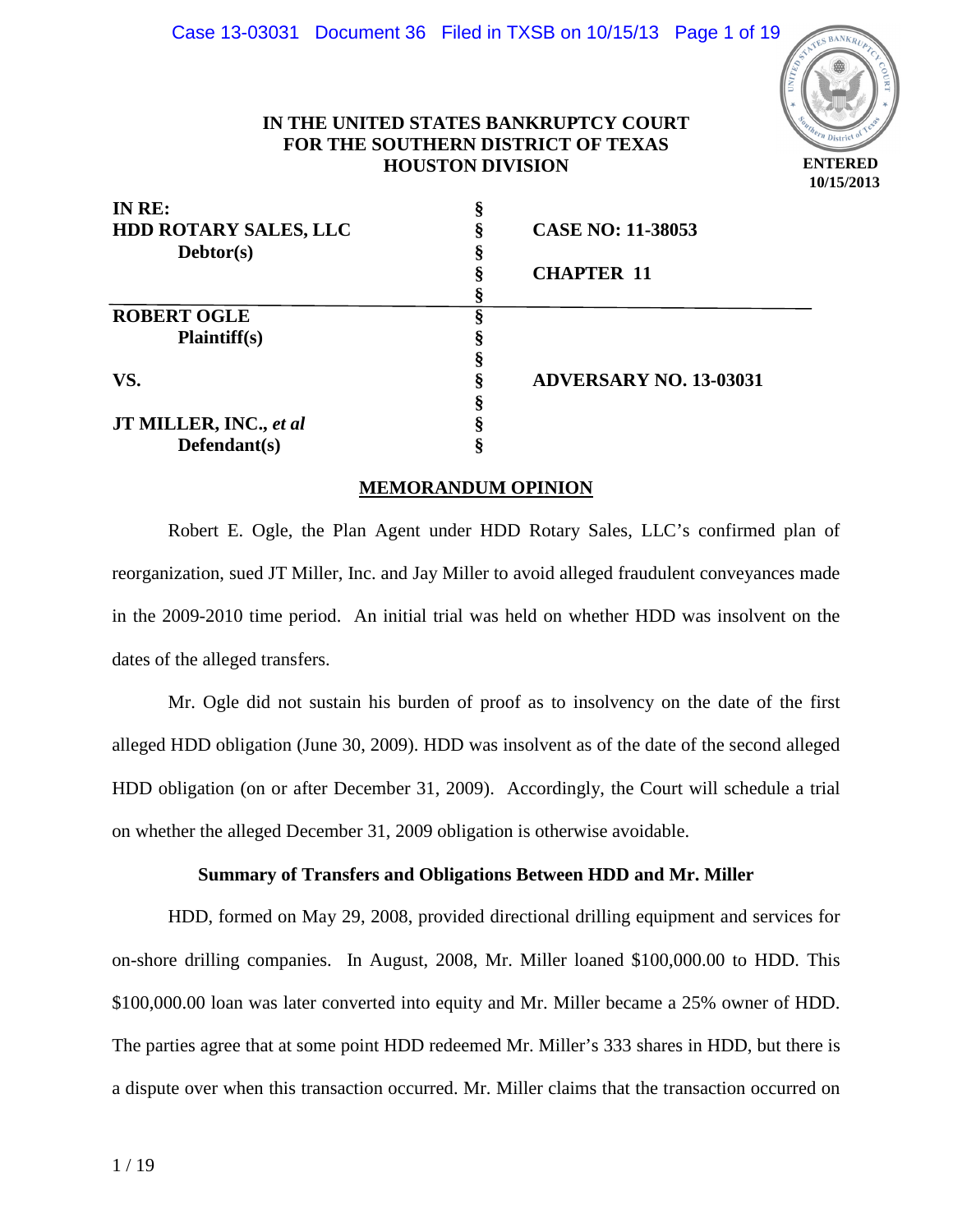#### Case 13-03031 Document 36 Filed in TXSB on 10/15/13 Page 2 of 19

June 30, 2009, as evidenced by the Assignment of Membership Interest Agreement dated June 30, 2009. *See* Plaintiff's Exhibit 13. The Assignment Agreement purports to transfer \$100,000.00 to Mr. Miller in exchange for a 25% membership interest in HDD. Mr. Ogle alleges that the transaction occurred at a later date, perhaps as late as 2010, and that the Assignment Agreement was backdated to June 30, 2009.

HDD recorded a payable to Mr. Miller for \$293,167.00 in its audited Balance Sheet as of December 31, 2009. After the June 30, 2009 agreement, it is apparent that the parties increased the amount owed to Mr. Miller from \$100,000.00 to \$293,167.00. Mr. Ogle alleges that this \$293,167.00 amount is consideration for the redeemed shares. Mr. Miller alleges that a portion of this amount is attributable to his initial \$100,000.00 investment and the remaining portion reflects sales commissions and bonuses. *See* Transcript of Trial- Second Day, September 23, 2013, page 128, line 112. On several occasions between May and December of 2010, Mr. Miller received equipment and inventory from HDD to satisfy the \$293,167.00 obligation. *See*  Transcript, September 23, 2013, page 128, lines 2-5.

#### **Date of Relevant Obligations and Transfers**

 Before engaging in a solvency analysis, the Court must determine when HDD incurred two separate obligations and when it satisfied those obligations. The first relevant obligation arises from the original Assignment of Membership Interest where HDD purchased Mr. Miller's 25% member interest in HDD in exchange for a \$100,000.00 promissory note, payable to Mr. Miller. The second obligation arises from the parties' oral agreement to increase the obligation from \$100,000.00 to \$293,167.00. The Court finds that the original purchase of shares occurred on June 30, 2009 and that the oral agreement to increase the note to \$293,167.00 occurred no earlier than December 31, 2009. Finally, HDD transferred inventory and equipment to Mr.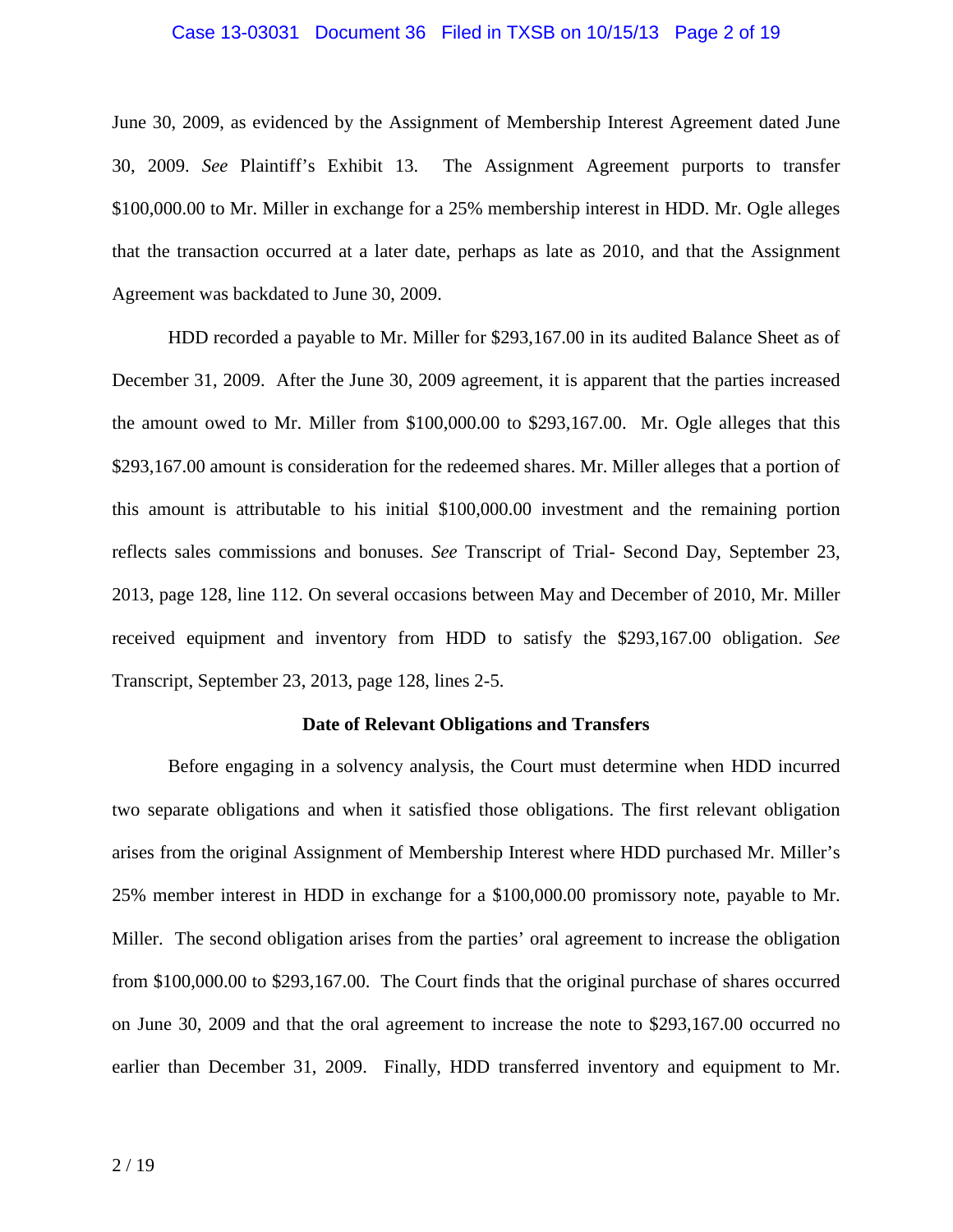#### Case 13-03031 Document 36 Filed in TXSB on 10/15/13 Page 3 of 19

Miller on several occasions between May and December of 2010 in satisfaction of the \$293,167.00 note owed to Mr. Miller. Thus, HDD incurred two obligations (the first on June 30, 2009 and the second on or after December 31, 2009), and then satisfied those obligations between May and December of 2010 by transferring inventory and equipment to Mr. Miller.

Section 548 of the Bankruptcy Code gives the estate representative the power to avoid transfers and obligations. *See* 11 U.S.C. § 548(a)(1). Avoiding an obligation is distinct from avoiding a transfer made pursuant to the obligation. Thus, if the Court avoids an obligation, then the transfers made by the debtor on account of that obligation are necessarily not made for reasonably equivalent value, and may be set aside as constructively fraudulent if the other requirements are met. *See, e.g.*, *In re Nirvana Rest. Inc.*, 337 B.R. 495, 502 (Bankr. S.D.N.Y. 2006).

Under Section 101(54) of the Bankruptcy Code, "[t]he term 'transfer' means the creation of a lien; the retention of title as a security interest; the foreclosure of a debtor's equity of redemption; or each mode, direct or indirect, absolute or conditional, voluntary or involuntary, of *disposing of or parting with property or an interest in property*.") (internal punctuation and lettering omitted). *See* 11 U.S.C. § 101(54).

Although the Bankruptcy Code does not specify when an obligation is incurred, most courts hold that an obligation is incurred when it becomes legally binding under applicable nonbankruptcy law. *See, e.g.*, *In re Advanced Telecomm. Network, Inc.*, 490 F.3d 1325 (11th Cir. 2007). Therefore, if an oral agreement is binding between the parties, the obligation is incurred upon completion of the agreement, not when one party formally invoices the other. *See In re U.S. Aeroteam, Inc.*, 327 B.R. 852 (Bankr. S.D. Ohio 2005).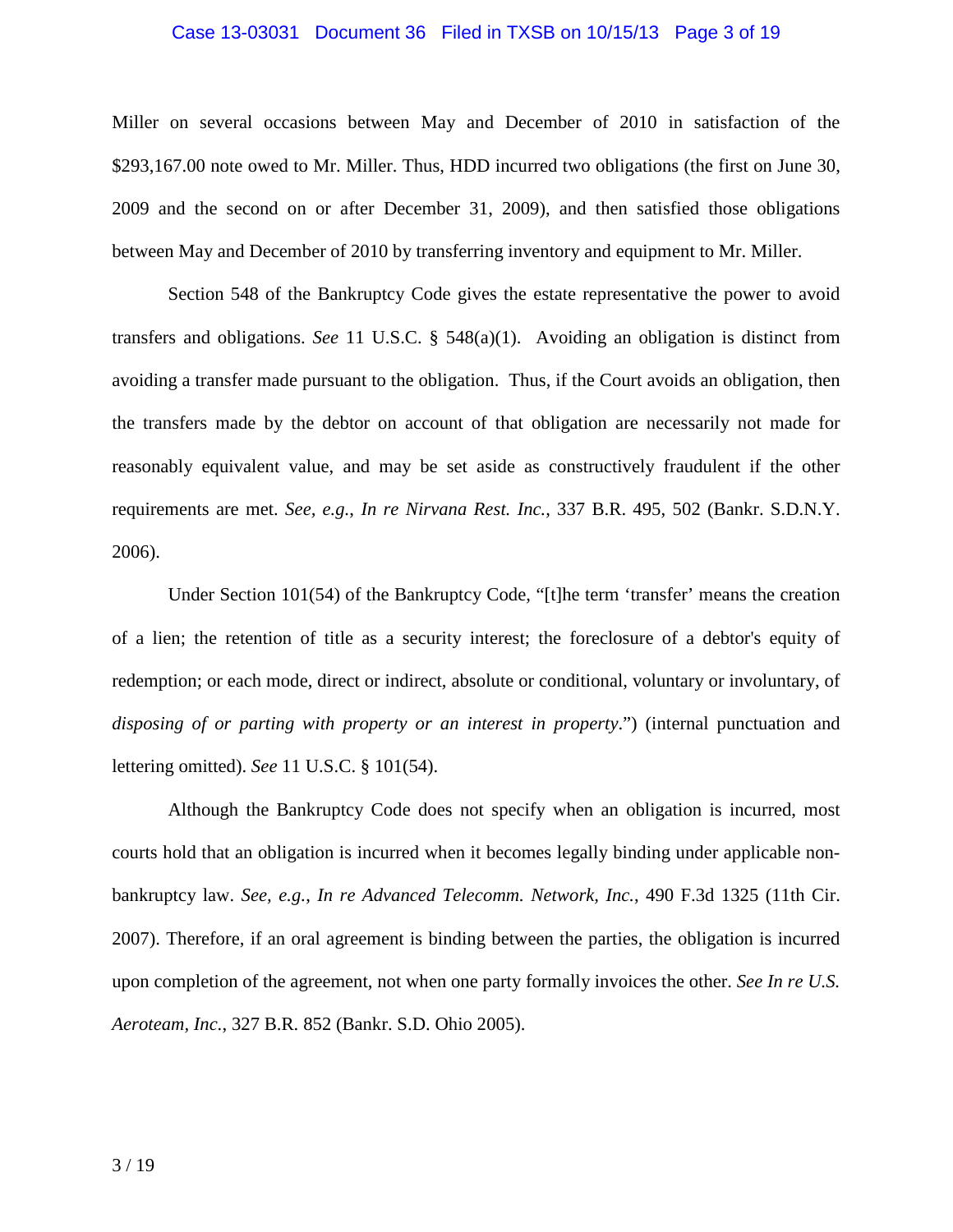### *June 30, 2009 Obligation*

The burden is on Mr. Ogle, as the party seeking to set aside a constructively fraudulent transfer or obligation, to establish the date on which the transfer occurred or when the obligation was incurred. 11 U.S.C. § 548(a)(2); *In re GWI PCS 1 Inc.*, 230 F.3d 788, 805 (5th Cir. 2000). The first relevant transaction is HDD's purchase of Mr. Miller's shares in exchange for a \$100,000.00 promissory note. HDD's \$100,000.00 obligation was incurred when it became legally binding under applicable non-bankruptcy law. The Court finds that the \$100,000.00 promissory note to Mr. Miller became binding on HDD on June 30, 2009.

The Assignment Agreement between HDD and Mr. Miller is dated June 30, 2009. Mr. Ogle claims that the agreement was actually executed months later and backdated by Mr. Miller's counsel at the time, Jeff Lambert. Mr. Ogle failed to substantiate his backdating allegation. In support of the backdating allegation, Mr. Ogle presented evidence to show that certain officers and thirds parties believed Mr. Miller to be an HDD equity holder after June 30, 2009. For example, Mr. Ogle offers an email dated January 6, 2010 from Martin Mojica, HDD's counsel, with an attachment of the Company Overview, which lists Mr. Miller as an owner of the company. *See* Plaintiff's Exhibit 22. Mr. Ogle also relies on Mr. Lamberth's billing entries in March and April of 2010 for services relating to an assignment of interest for Mr. Miller. During his testimony, Mr. Lamberth denied backdating the agreement and explained the March and April 2010 billing entries. He clarified that these entries were unrelated to the June 30, 2009 assignment, but instead related to a potential assignment of interest in a newly formed company. *See* Transcript, September 23, 2013, page 98. The Court credits Mr. Lamberth's testimony.

The only remaining support for backdating is that other individuals appeared to believe that Mr. Miller was an equity owner as late as January, 2010. However, this alone does not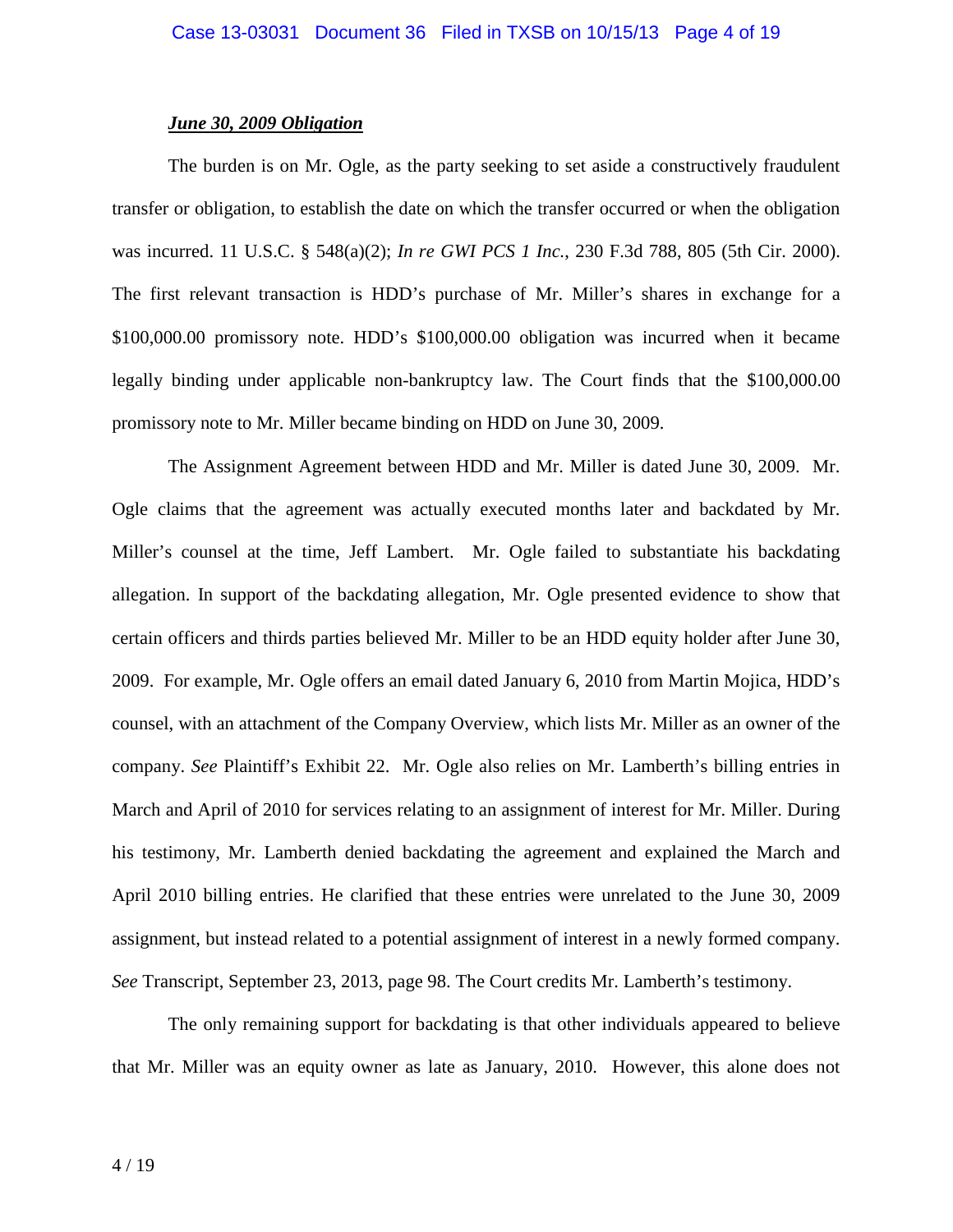#### Case 13-03031 Document 36 Filed in TXSB on 10/15/13 Page 5 of 19

prove that Mr. Miller or his attorney backdated the Assignment Agreement. There are several plausible explanations for why certain parties continued to treat Mr. Miller as if he were an equity owner. Both parties agree that management did a poor job of keeping records. Listing Mr. Miller as an equity holder in correspondence could have been an oversight. After June 30, 2009, Mr. Miller remained involved in the company as one of its top salesman. Mr. Miller testified that even after he transferred all of his stock back to HDD, the other owners repeatedly tried to persuade him to reinvest in the company. *See* Transcript, September 23, 2013, page 126. The owners may have intentionally included Mr. Miller in correspondence and listed him as an equity owner in furtherance of their goal of persuading him to reinvest in the company.

The only signed document evidencing the relinquishment of Mr. Miller's ownership interest in the debtor is the Assignment Agreement dated June 30, 2009. Mr. Lamberth testified that he prepared this agreement on or before June 30, 2009. *See* Transcript, September 23, 2013, page 94. Mr. Miller testified that he signed the agreement on June 30, 2009. *Id*. at 113. Finally, Mr. Miller has presented a signed letter of resignation as Vice President of the debtor dated June 30, 2009. Mr. Ogle has not presented sufficient evidence to show that the agreement was backdated. Accordingly, the Court finds that HDD incurred an obligation to pay \$100,000.00 to Mr. Miller on June 30, 2009.

### *December 31, 2009 Obligation*

 At some point after the June 30, 2009 transfer, the parties orally agreed to increase the amount owed by HDD to Mr. Miller from \$100,000.00 to \$293,167.00. Based on the totality of the evidence, the Court finds that HDD incurred this additional \$193,167.00 obligation no earlier than December 31, 2009. It is undisputed that HDD was insolvent as of December 31, 2009 and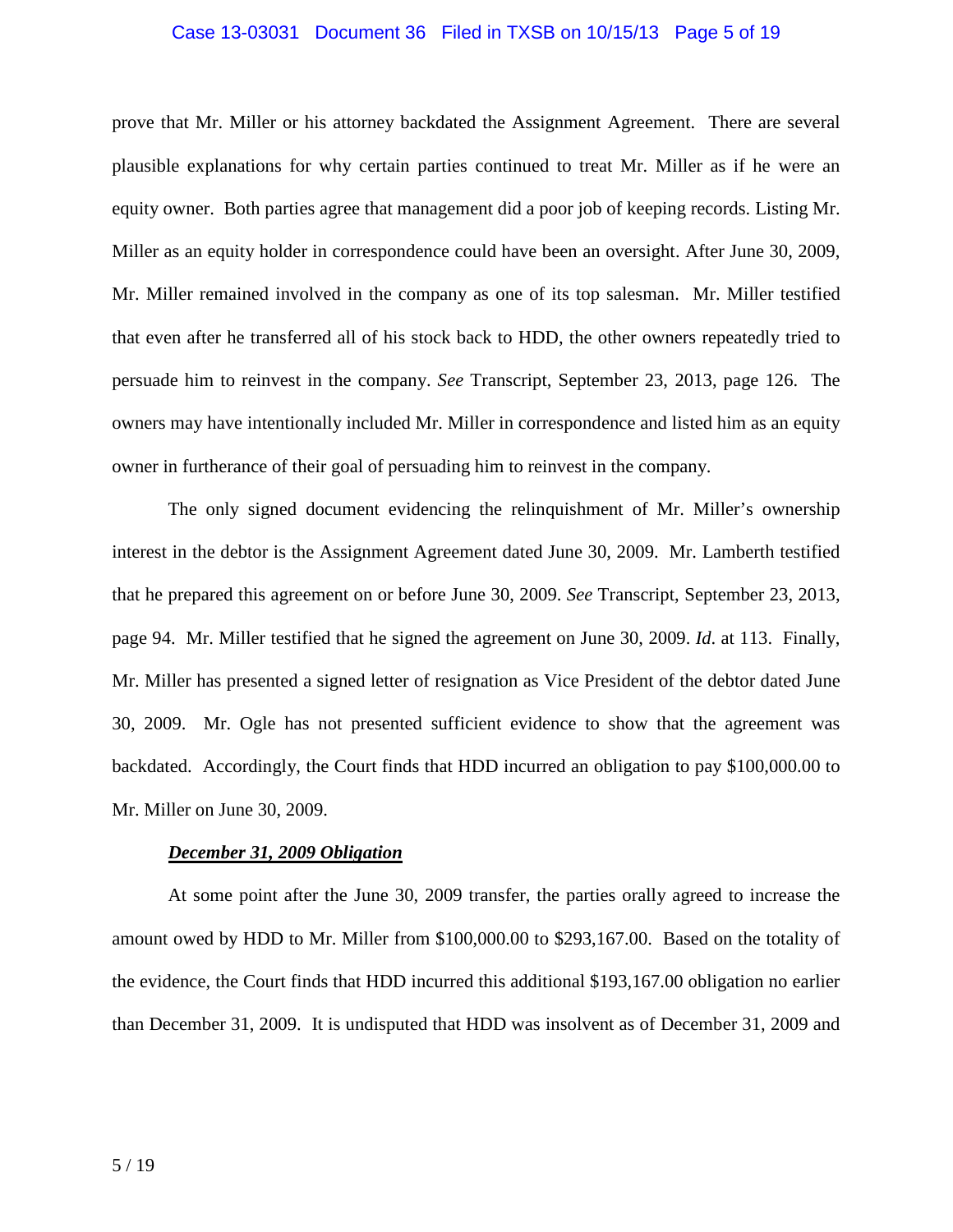#### Case 13-03031 Document 36 Filed in TXSB on 10/15/13 Page 6 of 19

remained insolvent until it filed its bankruptcy petition. Accordingly, the precise date of when this obligation was incurred is not relevant.

HDD's internal accounting records for June 30 and July 30, 2009 show a payable owed to Mr. Miller in the amount of \$100,000.00. *See* Defendant's Exhibit 1. The increase to \$293,167.00 is first recorded in an audited financial statement prepared by Karlins, Ramey, & Tompkins for the year ended December 2009. *See* Plaintiff's Exhibit 8. This report was not issued until December 21, 2010. Mr. Miller testified that the \$193,167.00 increase in the amount owed to him represented "bonuses for sales." *See* Transcript , September 23, 2013, page 128, line 112. Solely for the sole purpose of determining when HDD incurred this obligation, the Court will accept Mr. Miller's testimony that the \$193,167.00 amount reflected bonuses for sales<sup>1</sup>. Ordinarily, the bonuses paid to Mr. Miller would have been ordinary income and recorded as an expense on HDD's income statement. Instead the parties agreed to treat Mr. Miller's bonuses as a stock repurchase and HDD apparently recorded no expense for the alleged bonus. It remains unclear whether Mr. Miller treated the receipt of the \$193,167.00 as income from a bonus or capital gain from the sale of his shares.

Although credible, Mr. Miller was unable to articulate how or when the \$193,167.00 increase occurred. The evidence suggests that these were bonuses for Mr. Miller's sales during 2009. There was no written agreement or any correspondence regarding HDD's obligation to pay commissions. *Id*. at 126. Mr. Miller testified that Gary Haub had orally represented to him that Mr. Miller should expect to earn between "\$150,000.00 and \$250,000.00 a year in bonuses" in addition to his salary. *See Id*. at 118, lines 11-17. Moreover, Mr. Miller testified that he did not know how the bonuses were computed. *Id*. at 123, line 13. Mr. Miller and Mr. Haub's oral

<sup>&</sup>lt;sup>1</sup> The parties dispute the origin of this obligation. Resolution of that issue is reserved for the final trial on the merits.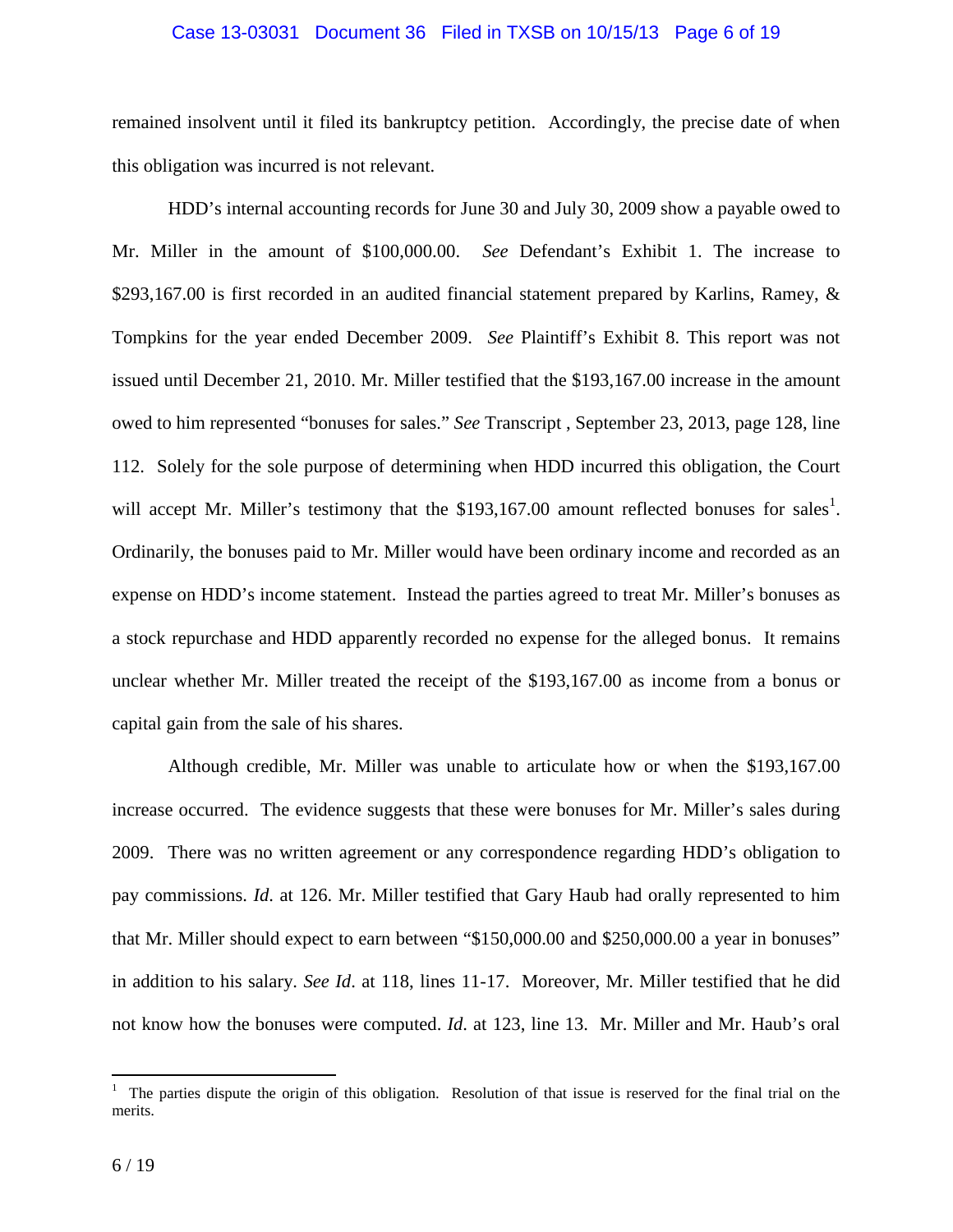#### Case 13-03031 Document 36 Filed in TXSB on 10/15/13 Page 7 of 19

understanding of how bonuses would be paid was too indefinite and discretionary to become binding on HDD. HDD did not incur the obligation to pay the \$193,167.00 in bonuses until Mr. Haub and Mr. Miller agreed to increase the promissory note to \$293,167.00. It appears that the \$193,167.00 amount that was added to the note payable was calculated based on Mr. Miller's sales for 2009. Assuming that Mr. Miller's sales for 2009 were not calculated until the end of 2009, the best evidence is that the parties orally agreed to add \$193,167.00 at some date later than December 31, 2009. Accordingly, the Court finds that HDD incurred an obligation to pay Mr. Miller the additional \$193,167.00 no earlier than December 31, 2009.

#### **Fraudulent Transfer Claims**

Mr. Ogle alleges that HDD was insolvent at the time the alleged obligations were incurred to Mr. Miller in support of his fraudulent transfer actions under section 548 and Texas Uniform Fraudulent Transfer Act. To prevail on a claim for fraudulent transfer under § 548(a)(1)(B), Mr. Ogle must demonstrate: (1) a transfer was made of HDD's property (or an obligation was incurred by HDD); (2) the transfer was made within two years of the petition date; (3) HDD received less than reasonably equivalent value in exchange for the transfer; and (4) HDD was insolvent at the time of the transfer. 11 U.S.C. § 548(a)(1)(B). *In re Supplement Spot, LLC*, 409 B.R. 187, 199 (Bankr. S.D. Tex. 2009).

Mr. Ogle's second fraudulent transfer action arises under Section 544 of the Bankruptcy Code, which allows Mr. Ogle to avoid any transfer of HDD's interest in property that is avoidable under applicable law by a creditor holding an allowed secured claim. *See* 11 § U.S.C. 544(b). Section 24.006(a) of TUFTA provides that a transfer is fraudulent as to a creditor whose claim arose before the transfer was made if the debtor made the transfer without receiving a reasonably equivalent value in exchange for the transfer and the debtor was insolvent at the time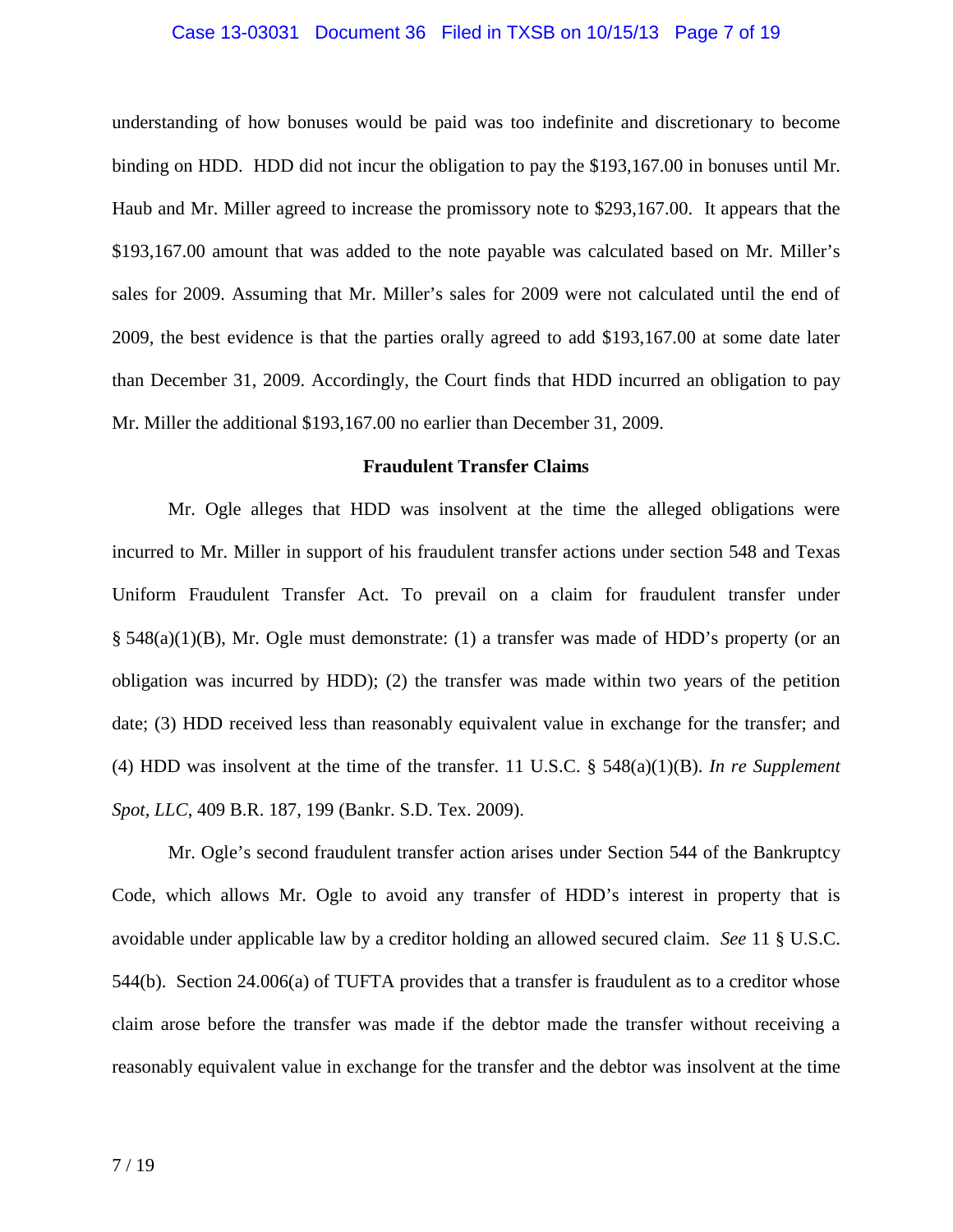#### Case 13-03031 Document 36 Filed in TXSB on 10/15/13 Page 8 of 19

or the debtor became insolvent as a result of the transfer. *See* TEX. BUS. & COM. CODE ANN.  $§$  24.006(a).

The Court must determine the debtor's solvency at the time that each HDD obligation was incurred and when each relevant transfer occurred.

### **Solvency Analysis**

 The Bankruptcy Code defines insolvency as a "financial condition such that the sum of [the] entity's debts is greater than all of [its] property, at a fair valuation ..." 11 U.S.C. § 101(32). Texas law parallels the Bankruptcy Code's approach to insolvency. Tex. Bus. & Com.Code Ann. § 24.003 (Vernon 2002). The definition of insolvency is the traditional balance sheet test. *In re WRT Energy Corp*., 282 B.R. 343, 368 (Bankr. W.D. La. 2001). Mr. Ogle must prove, by a preponderance of the evidence, that HDD's liabilities exceeded its assets as of June 30, 2009 and December 30, 2009.

#### **HDD's Solvency as of June 30, 2009**

In some instances, courts have inferred debtor insolvency even though the debtor's financial condition is unascertainable as of the relevant dates. *See, e.g., Murphy v. Nunes (In re Terrific Seafoods, Inc.), 197 B.R. 724, 731 (Bankr. D. Mass. 1996).* "Insolvency is not always susceptible of direct proof and frequently must be determined by the proof of other facts or factors from which the ultimate fact of insolvency on the transfer dates must be inferred or presumed." *Hassan v. Middlesex Cnty. Nat. Bank*, 333 F.2d 838, 840 (1st Cir. 1964). For example, "[w]here a debtor is shown to be insolvent at a date later than the date of the questioned transfer, and it is shown that the debtor's financial condition did not change during the interim period, insolvency at the prior time may be inferred from the actual insolvency at the later date." *See In re Arrowhead Gardens, Inc.*, 32 B.R. 296, 301 (Bankr. D. Mass. 1983). The usual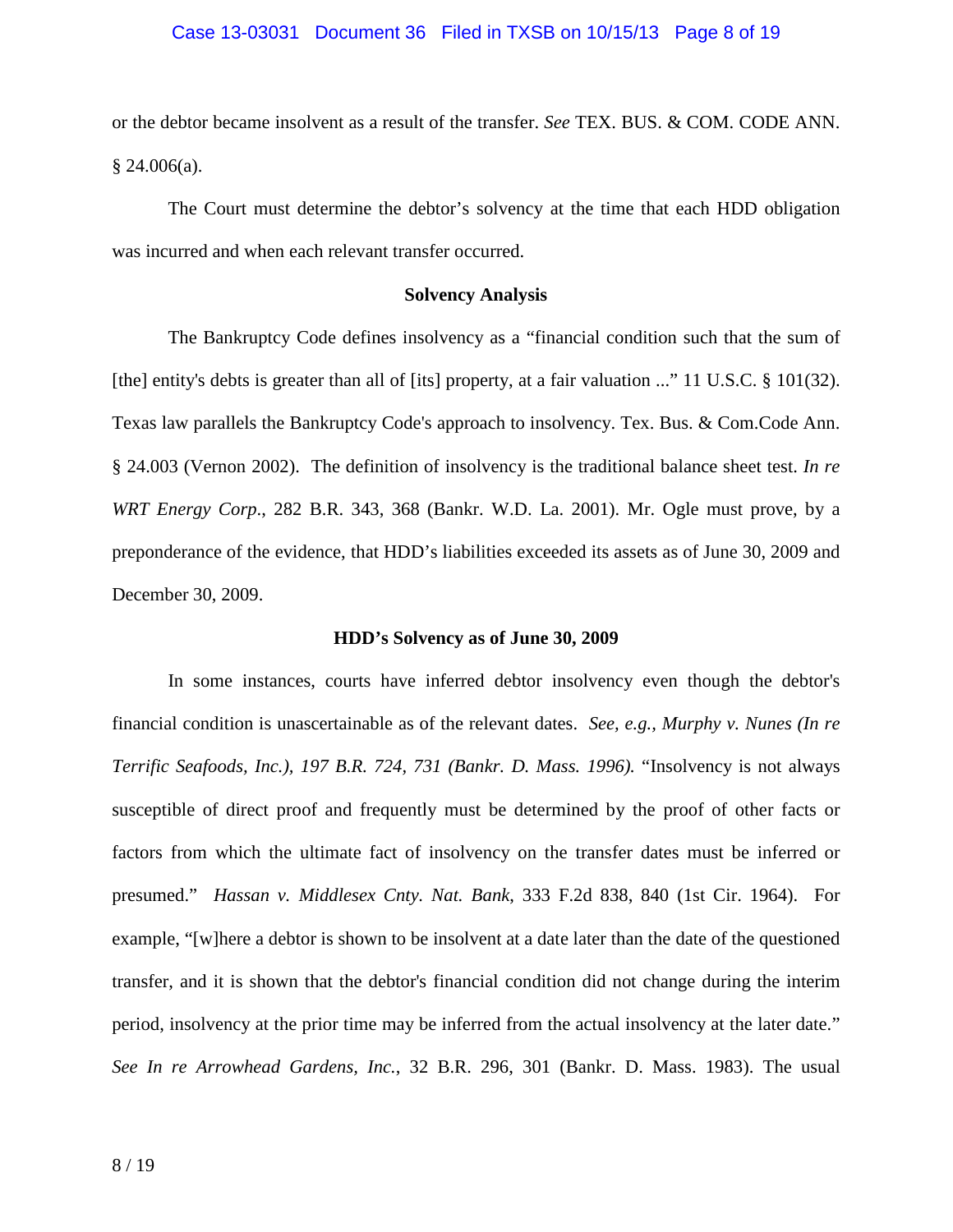#### Case 13-03031 Document 36 Filed in TXSB on 10/15/13 Page 9 of 19

presumption is that a known condition will continue to exist under similar circumstances for a reasonable period of time. *Kleinfeld v. Nacol (Matter of Nacol),* 36 B.R. 566, 568 (Bankr. M.D.Fla.1983).

Courts are even more inclined to infer insolvency when a debtor is insolvent "on the first known date and insolvent on the last relevant date, and the trustee demonstrates 'the absence of any substantial or radical changes in the assets or liabilities of the bankruptcy between the retrojection dates,' the debtor is deemed to have been insolvent at all intermediate times."<sup>2</sup> Id. *(*quoting *Foley v. Briden (In re Arrowhead Gardens, Inc.) 32 B.R. 296, 300 (Bankr. D. Mass. 1983)).* This rule allows the court to conclude that a debtor is insolvent even when there is a deficiency of evidence as to financial status during some of the time period at issue. *Id*.

Bankruptcy Courts in the Fifth Circuit have inferred debtor insolvency as of the date of the transfer without direct evidence when the relevant transfer occurs between two known insolvency dates. For example, the court in *In re Sullivan* determined the debtor to be insolvent as of the date of the transfer based on evidence of insolvency six months before and six months after the transaction in question. *In re Sullivan* 161 B.R. 776, 784.

This case presents a similar timeline. HDD was insolvent on January 1, 2009 as its liabilities exceeded its assets by \$616,310.00. HDD Rotary was insolvent on December 31, 2009 as its liabilities exceeded its assets by \$3,205,393.00. *See* Plaintiff's Exhibit 8, page 4. The date in question is on June 30, 2009. The issue is whether this Court should infer that HDD was insolvent on June 30, 2009, when it was insolvent six months earlier and six months later.

Courts applying retrojection hold that "[w]hen [retrojection] is sought to be invoked, it is essential the trustee be able to show the absence of any substantial or radical changes in the

<sup>&</sup>lt;sup>2</sup> Many courts extend the term "retrojection" to describe instances where the debtor is found to be insolvent at a date earlier than the transfer and insolvent at a date later than the transfer.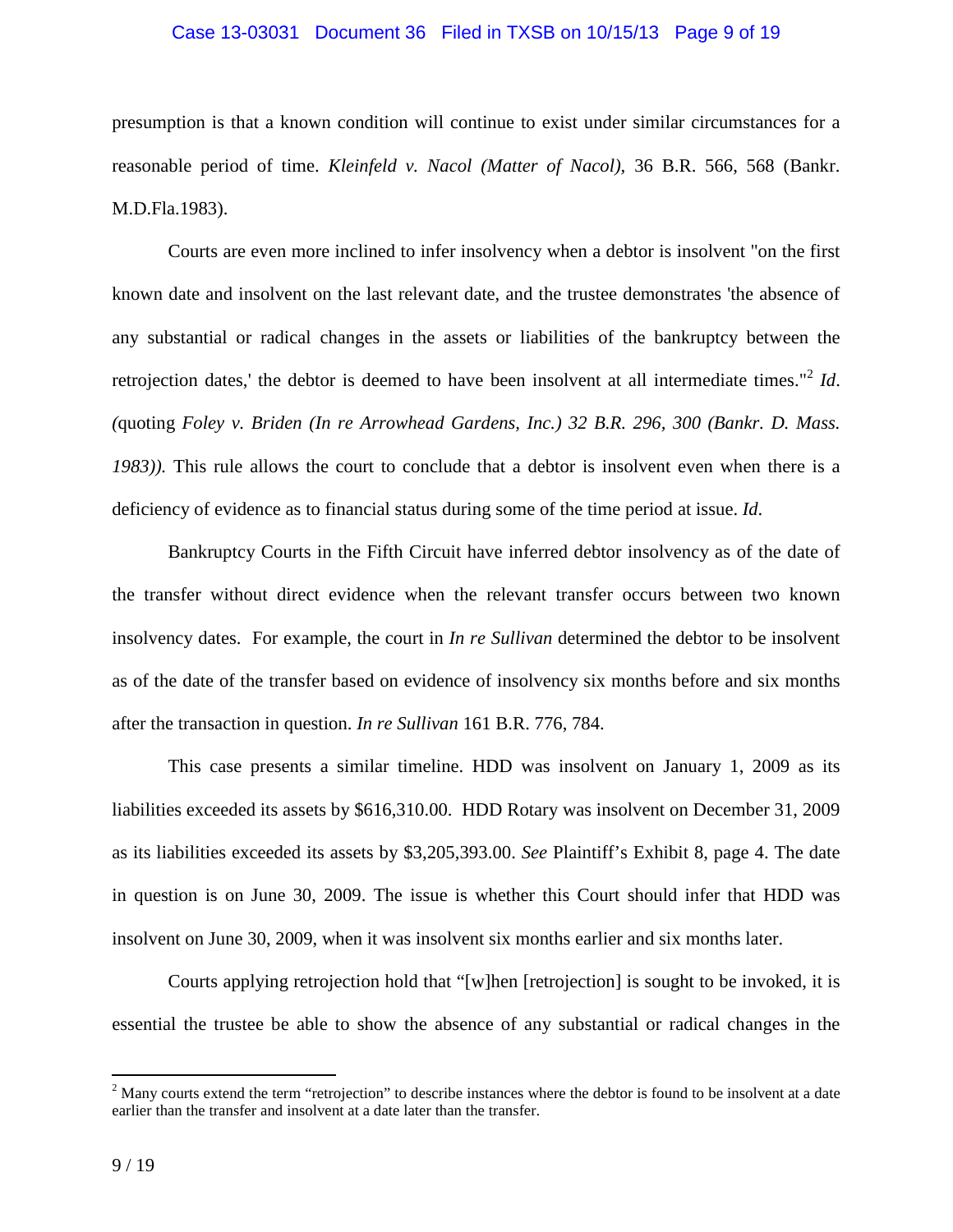#### Case 13-03031 Document 36 Filed in TXSB on 10/15/13 Page 10 of 19

assets or liabilities of the bankrupt between the retrojection dates." *Id.; see also Parlon v. Claiborne (In re Kaylor Equip. & Rental, Inc.),* 56 B.R. 58, 62 Bankr. E.D.Tenn.1985). For example, in *In re War Eagle Floats, Inc.*, the court found that insolvency by retrojection was not appropriate based on six month old financial information:

Since the sale took place on June 13, 1988, the information provided in the Schedules [showing insolvency on December 31, 1987] is insufficiently contemporaneous with the time of the transfer to demonstrate with any accuracy the insolvency of the corporation. To decide otherwise would not recognize the practicality of the business world and the cyclical nature of the business in which the Debtor was engaged. Six months is simply too long a period considering the strict requirements of § 548(a)(2) specifically necessitating evidence of insolvency on the date of the transfer at issue.

*War Eagle Floats, Inc. v. Travis,* 104 B.R. 398, 400 (Bankr.E.D.Okla.1989).

The court in *In re Sullivan* differentiated itself from *In re War Eagle Floats, Inc*. because the defendant "offered no reason why Mr. Sullivan's financial condition might have drastically improved between January 1990 and August 1990." *In re Sullivan*, 161 B.R. 776, 784 (Bankr. N.D. Tex. 1993). Retrojection was appropriate in *In re Sullivan* because the trustee established the "absence of any substantial balance sheet changes" and the debtor was nowhere near balance sheet solvency at either date. *Id*. at 785. Debtor's liabilities exceeded his assets by \$68.9 million in January 1990 and \$127.2 million in February 1991. *Id*.

This case is different than *In re Sullivan* for a few reasons. First, the difference in liabilities and assets at HDD's two known insolvency dates is by a much smaller margin than in *In re Sullivan*. HDD's liabilities exceeded its assets by only \$616,310.00 on January 1, 2009. This difference increased to \$3,205,393.00 by December 31, 2009. In fact, Mr. Ogle's insolvency expert, Mr. Quinn, refers to June 30, 2009 as HDD's "near break-even period." *See* Plaintiff's Exhibit 12, page 3. More importantly, Mr. Ogle has not shown an absence of any substantial or radical changes in HDD's balance sheet between the retrojection dates.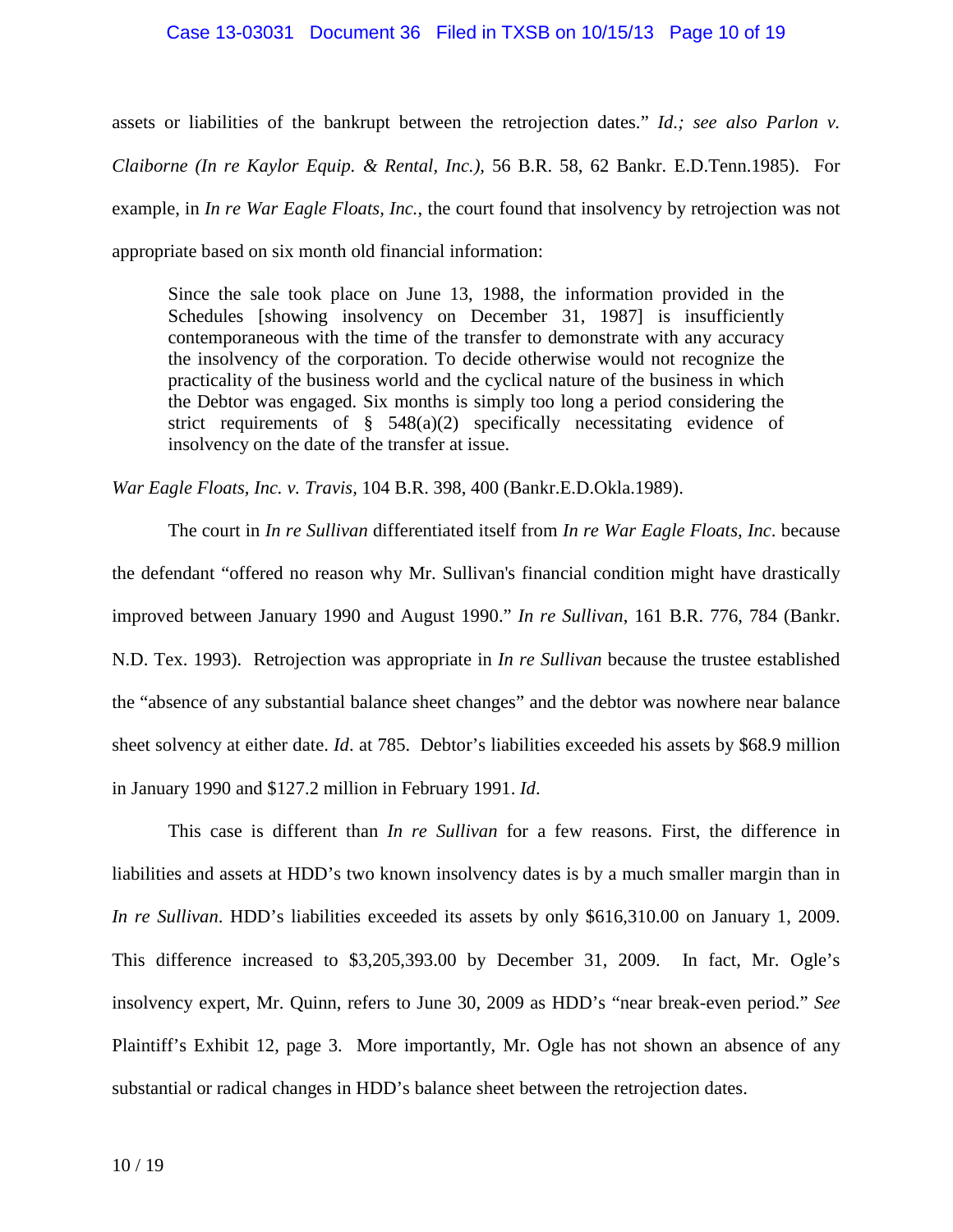#### Case 13-03031 Document 36 Filed in TXSB on 10/15/13 Page 11 of 19

There are two time periods that can be used to infer HDD's insolvency. Insolvency can be shown via retrojection by showing an absence of substantial changes between January 1 and June 30, 2009 or between June 30 and December 31, 2009.<sup>3</sup> However, Mr. Ogle has failed to show the absence of any substantial changes during either of these six month time periods. Both sides have presented evidence that HDD was profitable during the six months leading up to June 30, 2009. There appear to be significant monthly balance sheet fluctuations, especially during June and July of 2009.

Mr. Miller has presented evidence that there was a spike in income during the intervening months between the two known insolvency dates. Mr. Ogle's insolvency expert, Mr. Quinn, acknowledges a substantial change in net income between January and June 2009. *See* Plaintiff's Exhibit 12. Table 2 of Mr. Quinn's expert report shows that the January to June 2009 timeframe is the only six month period where HDD produced a net positive income over the span of three years. *Id*. Even accepting Mr. Quinn's report, HDD had \$617,643.00 of net income during this period. Since the plaintiff has failed to "show the absence of any substantial or radical changes in [HDD's] assets or liabilities," between the first known insolvency date and June 30, 2009, the Court will not infer June 30, 2009 insolvency from the December 31, 2008 audit.

Proving insolvency via retrojection for the June 30 to December 31, 2009 time period also fails. There is credible evidence that there have been "substantial or radical changes in the assets or liabilities of the bankrupt" between the later known insolvency date and June 30, 2009. Mr. Miller's expert, Mr. Ramey, reported that HDD's net operating income during July of 2009 was approximately  $$573,053.26$ <sup>4</sup> Mr. Quinn reported that there was a net loss of \$3,049,184 over the six month period from July to December 31, 2009. This loss alone shows a substantial

<u>.</u>

 $3$  Inferring insolvency based on the first six month period would be more aptly named "projection."

<sup>&</sup>lt;sup>4</sup> The net ordinary income from January 1 to July 31, 2009 is \$1,305,098.21. The net ordinary income from January 1 to June 30, 2009 is \$732,044.95.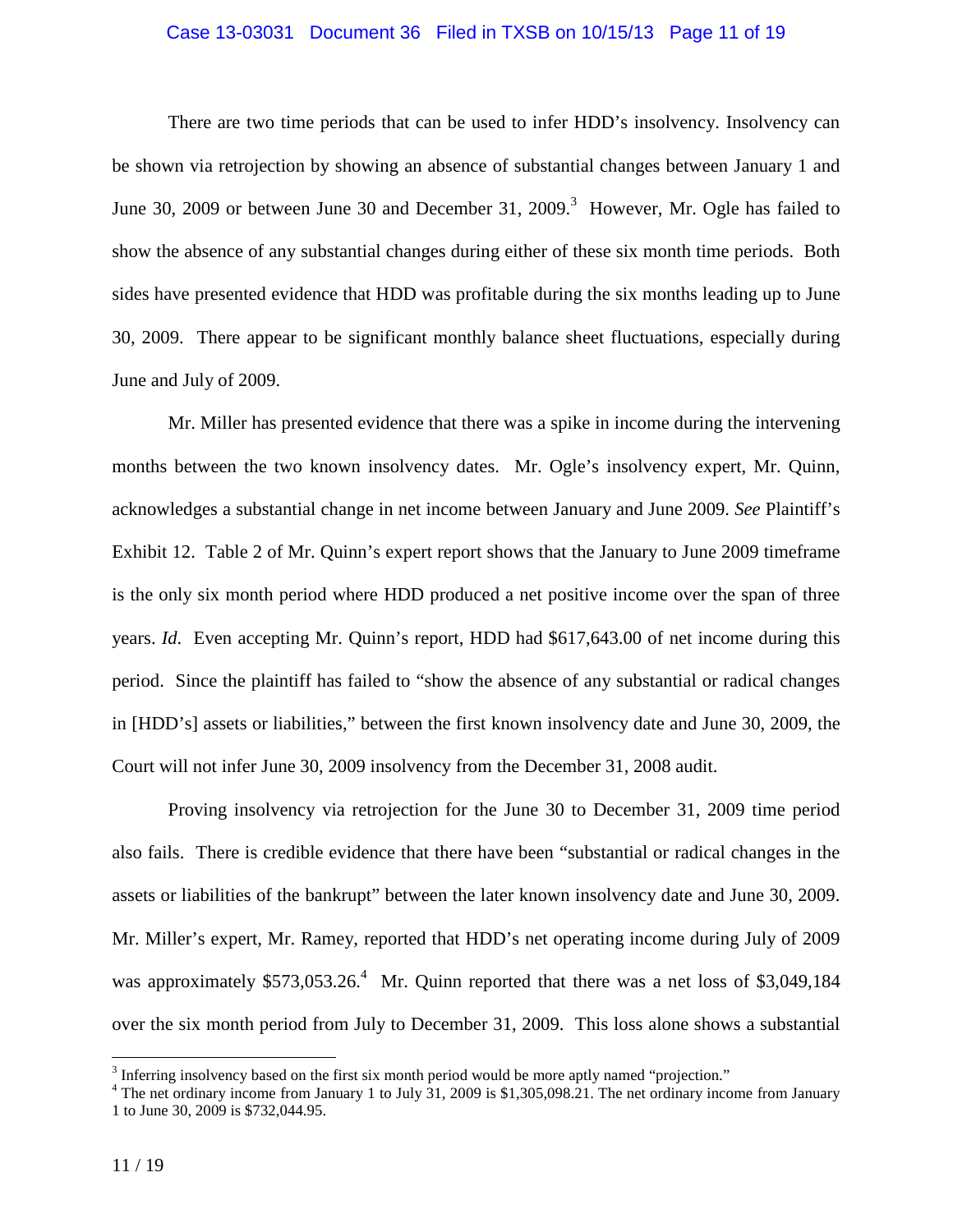#### Case 13-03031 Document 36 Filed in TXSB on 10/15/13 Page 12 of 19

change from June 30, 2009 to December 31, 2009. Mr. Quinn's report does not provide a month to month detail or estimate of net income. There is no direct evidence rebutting Mr. Ramey's claim that HDD earned \$573,053.26 in net operating income during July, 2009. Evidence of HDD's large spike in net income during July 2009 constitutes a substantial change between June 30 and December 31, 2009. Accordingly, June 30, 2009 insolvency cannot be inferred from the December 31, 2009 audit.

Although Mr. Ogle has failed to show insolvency by inference, the analysis does not end here. The Court must determine whether June 30, 2009 insolvency is demonstrated by the direct evidence of HDD's status as of June 30, 2009. Because the Court concludes that the June 30, 2009 internal records are unreliable, and because those records are the sole direct evidence of June 30, 2009 insolvency, the Court concludes that Mr. Ogle has not sustained his burden of proof.

With respect to the reliability of the June 30, 2009 records, there is no evidence that the internal records are fraudulent. Instead, it is apparent that the records are incomplete and that various journal entries (particularly with respect to inventory accounting) were made in a haphazard fashion. Both experts agree with this conclusion. Accordingly, the task of determining HDD's solvency as of June 30, 2009 is daunting because the internal records are unreliable. Nonetheless, the Court can make some reasonable inferences based on HDD's internal records, the expert reports provided, and basic accounting principles.

A debtor's insolvency at time of an alleged fraudulent transfer requires a fact-intensive determination based on bankruptcy court's review of debtor's financial records and status at time of transfers. 11 U.S.C. § 548(a); *In re Hung*, 387 B.R. 766 (Bankr. N.D. Iowa 2008). To perform the balance sheet insolvency test, courts conduct a two-step analysis. The court first determines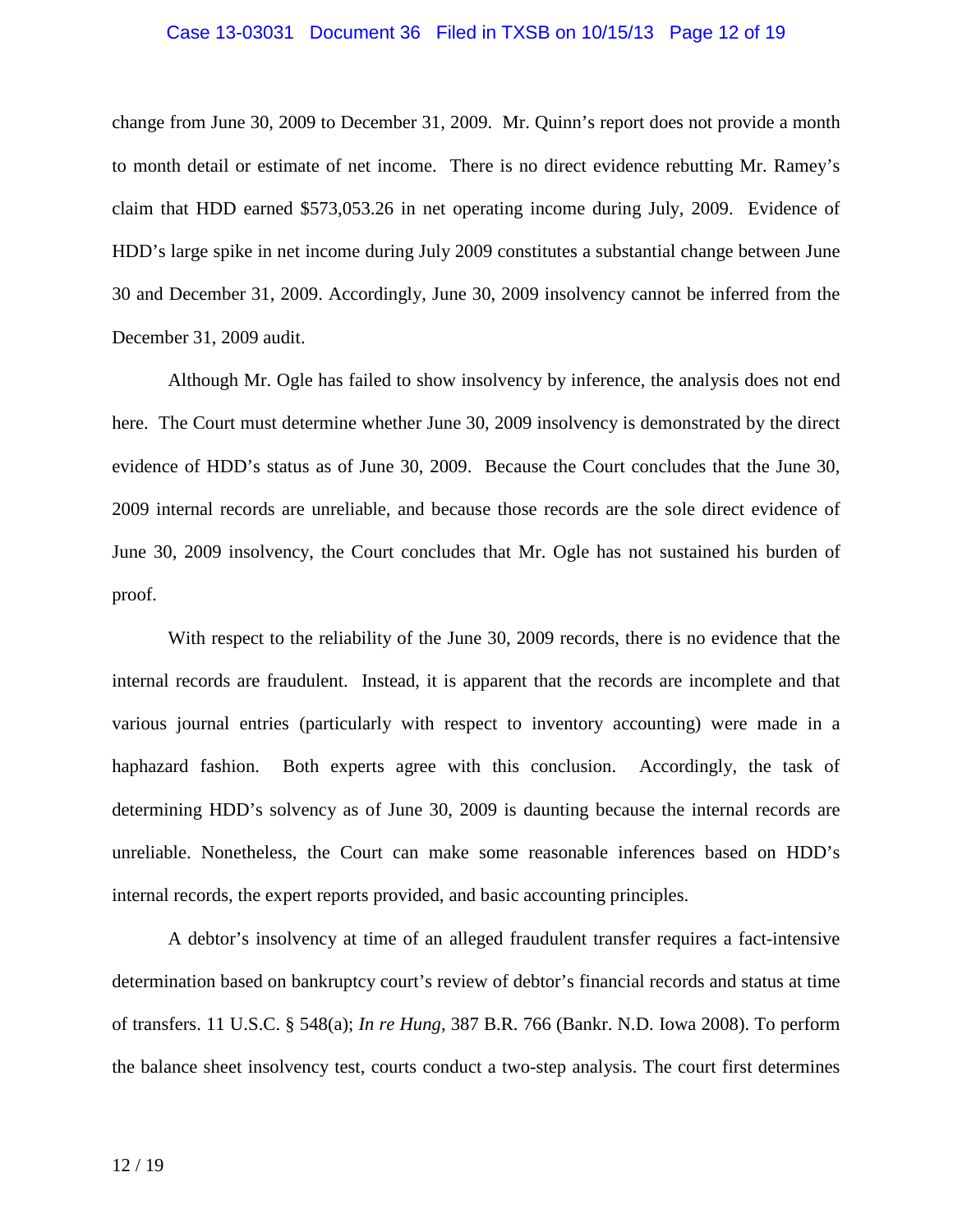#### Case 13-03031 Document 36 Filed in TXSB on 10/15/13 Page 13 of 19

whether the debtor was a "going concern" or was "on its deathbed." *In re Brentwood Lexford Partners, LLC*, 292 B.R. 255, 268 (Bankr. N.D. Tex. 2003). The court must then value the debtor's assets, depending on the status determined in the first inquiry, and apply the balance sheet test to determine whether the debtor was solvent. *Id*. For a debtor that was a going concern, the court would "determine the fair market price of the debtor's assets as if they had been sold as a unit, in a prudent manner, and within a reasonable time." *Id*. As a going concern, the debtor would not likely face a forced sale. Accordingly, a fair market valuation best determines a fair market price. The Fifth Circuit has instructed that the fair value of property is determined "... by 'estimating what the debtor's assets would realize if sold in a prudent manner in current market conditions.' " *Brentwood Lexford,* 292 B.R. at 268 (citations omitted).

In reaching its conclusions on "fair valuation," the court may adopt the asset values of one party or the other, or the court may choose its own fair valuation figure after weighing all the evidence. *See, e.g., Roblin Indus.,* 78 F.3d at 35 (stating that if possible, insolvency determinations should be based on seasonable appraisals or expert testimony, but that "[b]ecause the value of property varies with time and circumstances, the finder of fact must be free to arrive at the 'fair valuation' defined in § 101[(32)] by the most appropriate means."); *See also Syracuse Eng'g Co.,* 110 F.2d at 470 (upholding "middle course" that court took with respect to value of assets and liabilities). *In re WRT Energy Corp*., 282 B.R. 343, 370 (Bankr. W.D. La. 2001).

Each party presented testimony as to what adjustments ought to be made to HDD's monthly internal records for determining solvency. After making their respective adjustments, the balance sheet differences between Mr. Ramey's and Mr. Quinn's expert reports are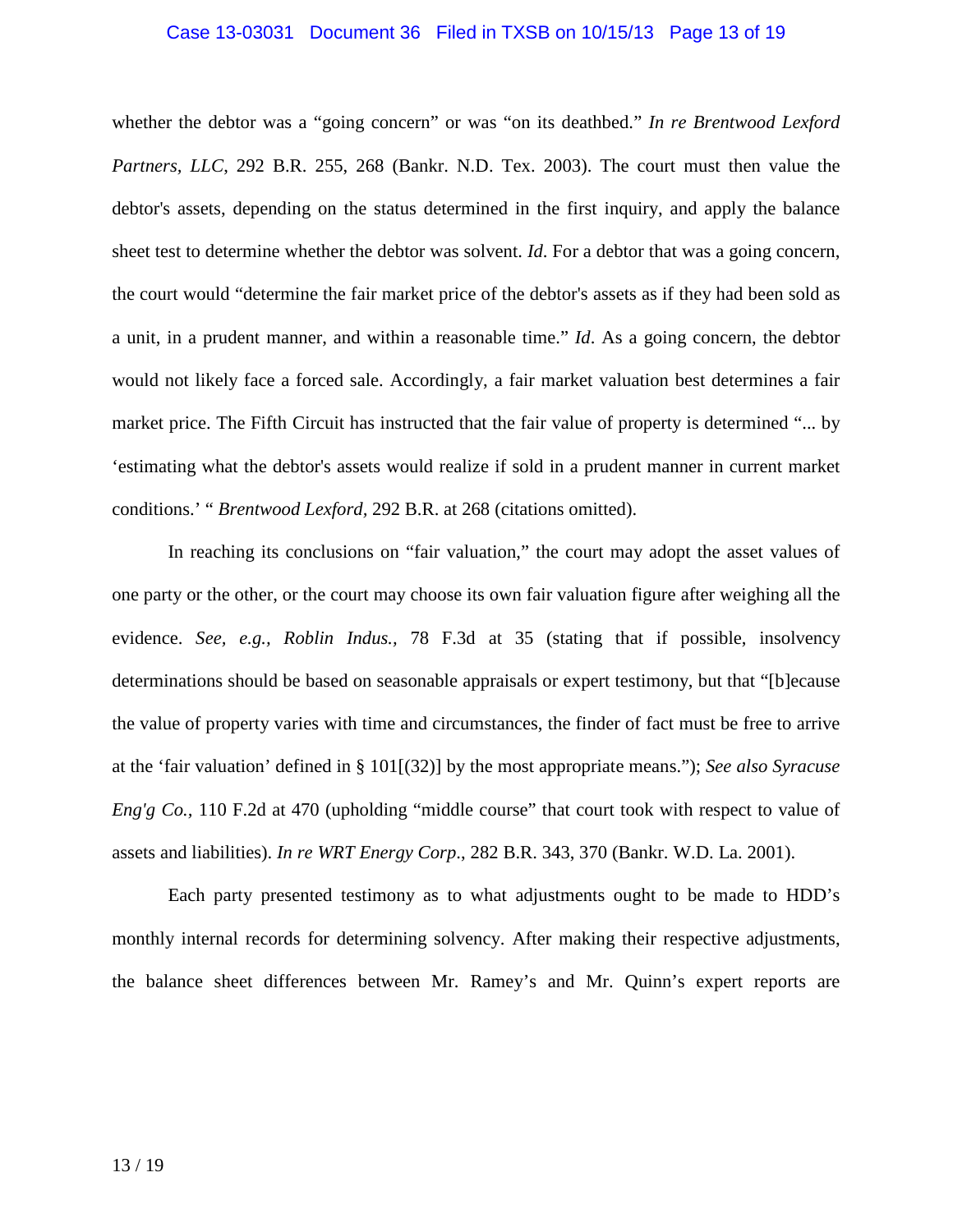illustrated in Table  $1<sup>5</sup>$  The "Difference in Total Assets" column shows how Mr. Ramey arrived at a Total Asset figure that is \$1,004,299.48 less than Mr. Quinn's estimate.

**Table 1** 

|                                   | 1 able 1         |                 |                  |
|-----------------------------------|------------------|-----------------|------------------|
| <b>Balance Sheet</b>              | Mr. Ramey        | Mr. Quinn       | Difference       |
| <b>Total Assets</b>               | \$4,188,979.00   | \$3,184,680.00  | \$1,004,299.00   |
| <b>Total Liabilities</b>          | \$2,967,658.00   | \$3,208,808.00  | $(\$241,150.00)$ |
| Equity                            | \$1,221,321.00   | $(\$24,128.00)$ | \$1,245,449.00   |
| <b>Difference in Total Assets</b> |                  |                 |                  |
| Difference in Quickbooks          | \$354,516.00     |                 |                  |
| <b>Inventory Adjustment</b>       | (\$1,297,815.48) |                 |                  |
| <b>Accounts Receivable</b>        | $(\$61,000.00)$  |                 |                  |
| <b>Total Difference</b>           | (\$1,004,299.48) |                 |                  |
|                                   |                  |                 |                  |

The difference in Total Assets shown above is based on two things. First, Mr. Quinn and Mr. Ramey are working from two separate Quickbooks files. Mr. Ramey used a Quickbooks file updated in February 2012 and Mr. Quinn used a Quickbooks file updated in October 2012. This accounts for \$354,516.00 of the \$1,004,299.48 Total Asset difference. Mr. Ramey started with a \$4,543,495.00 Total Assets figure while Mr. Quinn started with \$4,188,979.00. The remaining difference in Assets comes from two adjustments made by Mr. Quinn: (1) a \$1,297,815.48 inventory reduction, and (2) a \$61,000.00 accounts receivable reduction.

Mr. Ramey's Total Liabilities are \$241,150.00 less than Mr. Quinn's Total Liabilities. This difference also comes from the fact that they are using Quickbooks files updated at different times. Mr. Ramey's February 2012 Quickbooks file has two differences in liabilities. First, under current liabilities, the Accounts Payable amount is \$1,754,469.00, which is \$89,650.41 less than the amount listed in the October 2012 Quickbooks file (\$1,844,119.41-\$1,754,469.00).

<sup>&</sup>lt;sup>5</sup> This table is derived from page 6 of Mr. Ramey's report and amended to include Mr. Quinn's proposed \$61,000 reduction in Accounts Receivable. *See* Plaintiff's Exhibit 14, p. 6.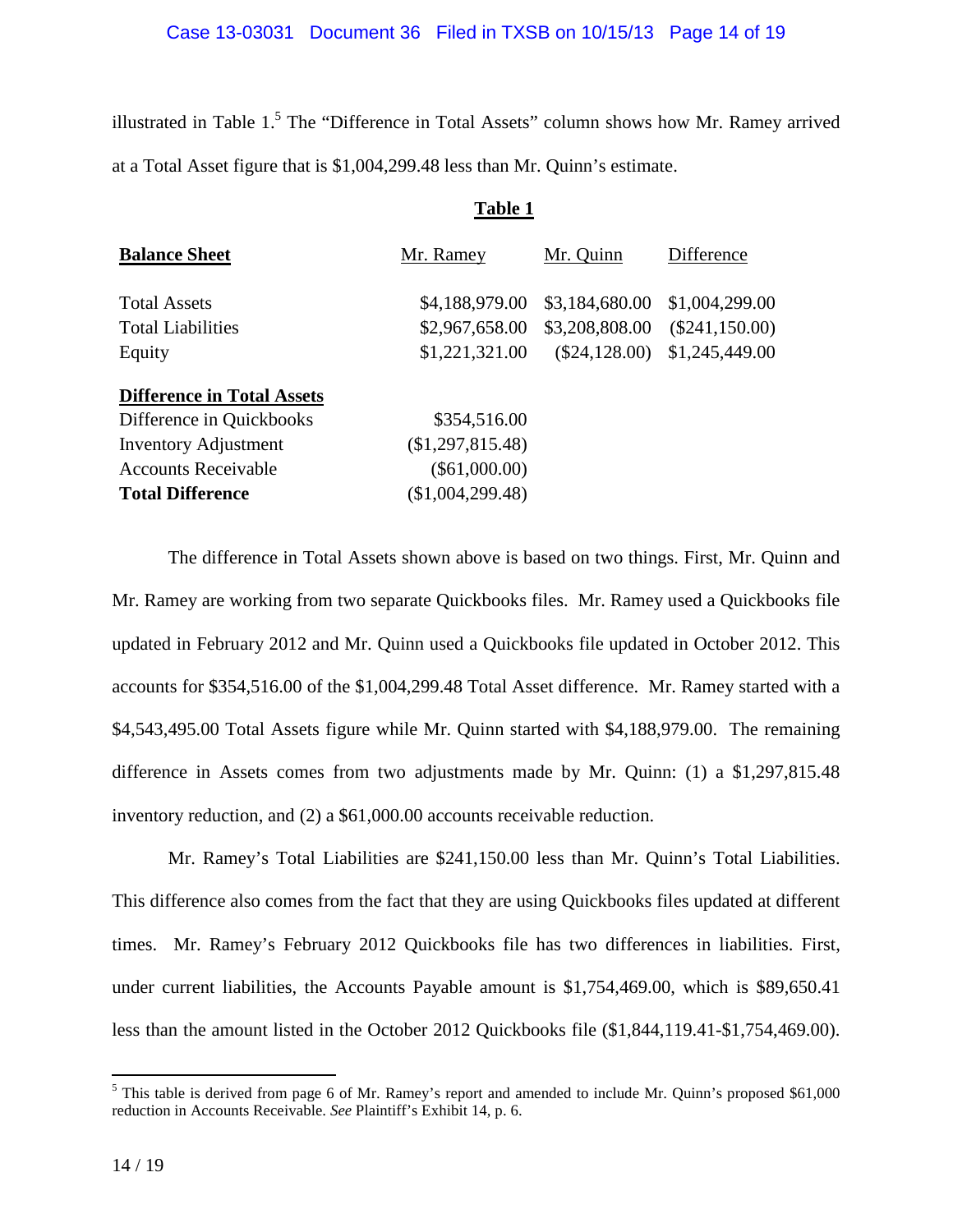#### Case 13-03031 Document 36 Filed in TXSB on 10/15/13 Page 15 of 19

Next, under long term liabilities, the Notes Payable to Owners amount is \$808,270, which is \$151,500 less than the Notes Payable to Owners listed in the October 2012 Quickbook file. From this \$151,500 Note Payable difference, \$100,000 of it comes from the fact that the October 2012 Quickbooks file correctly includes the \$100,000 Note Payable owed to Mr. Miller. The remaining \$51,500 difference presumably reflects an additional amount included in what is owed to one of the remaining owners of HDD. Before making any balance sheet adjustments, this Court is starting from the October 2012 Quickbooks file because it appears to be more accurate.

#### **Mr. Quinn's Proposed Adjustments**

#### **1. Inventory Reduction to Correct Overstatement**

In this case, it is appropriate to make adjustments from HDD's internal records to reflect its actual assets and liabilities as of June 30, 2009. The parties in this case argued over whether it was appropriate to make a \$1,297,815.48 inventory adjustment. The evidence shows that this inventory adjustment is warranted. Accordingly, HDD's assets should be reduced by \$1,297,815.48.

Mr. Quinn testified that an inventory adjustment is appropriate because the October 2012 Quickbooks file overstates HDD's inventory by \$1,297,815.48:

They were called inventory adjustments, and the notation in the ledger said it was to correct. Like July had a complete swing, and it said to correct an overstatement of inventory. And then it appears the auditors at year end eliminated those, and so I tried to keep a consistent treatment of those and just pulled it out so it reduces the noise in the numbers.

*See* Transcript, September 23, 2013, page 21.

HDD's Profit & Loss Statement for January through June 2009 includes a \$1,297,815.48 reduction in its Cost of Goods Sold Category from the inventory adjustment. Moreover, the July 31, 2009 ledger stated this reduction was to correct an overstatement of inventory. Based on the fact that the inventory adjustment was made in the Cost of Goods Sold category for the June 30,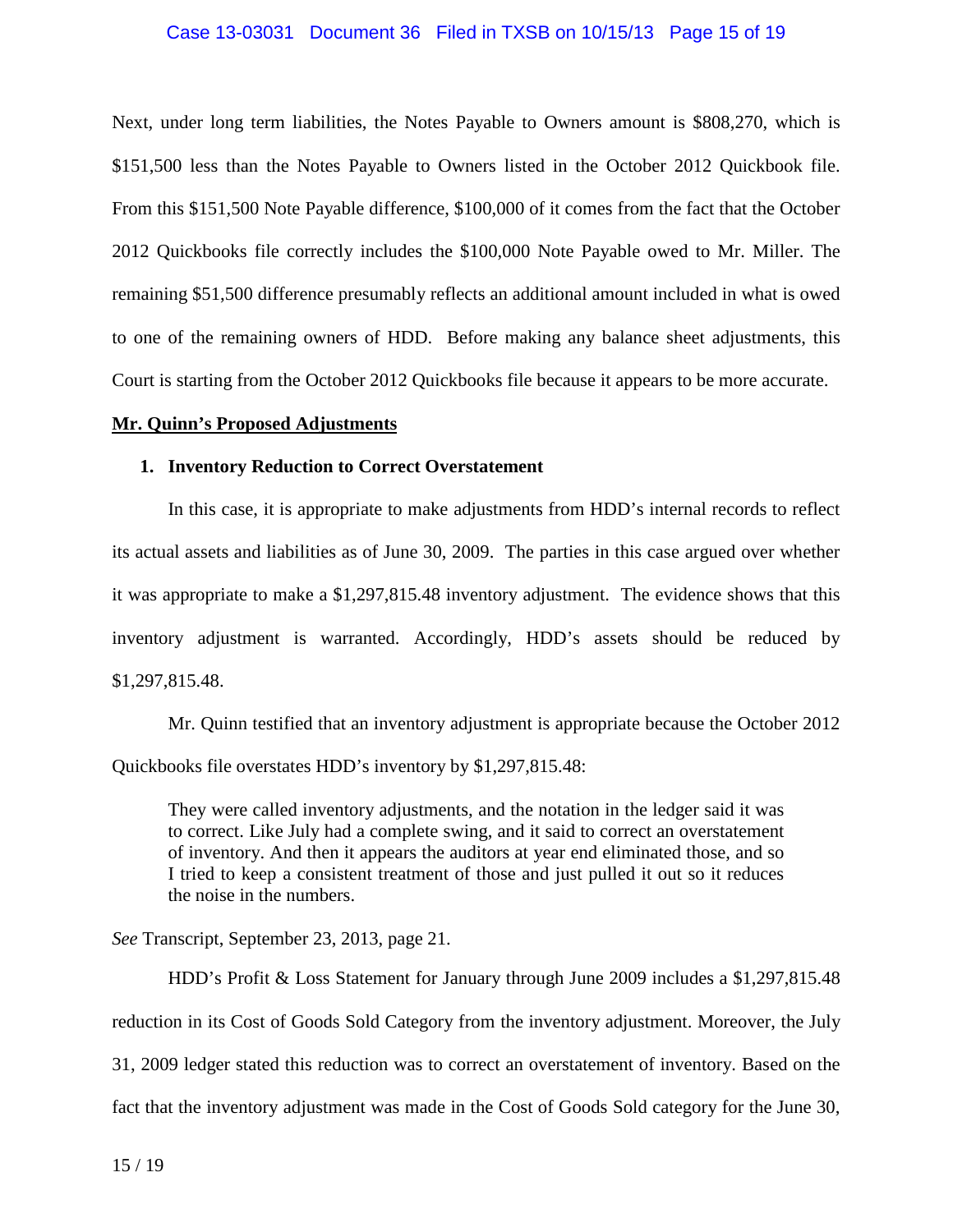#### Case 13-03031 Document 36 Filed in TXSB on 10/15/13 Page 16 of 19

2009 Profit & Loss statement, Mr. Quinn made a corresponding \$1,297,815.48 reduction in inventory on the June 30, 2009 Balance Sheet. Mr. Ramey testified that the inventory adjustment is unwarranted because there is no way of knowing whether the inventory was present on June 30, 2009. *See* Transcript, September 23, 2013, pages 84-85. While the Court agrees that there is no way of knowing with certainty, the best evidence suggests that inventory was overstated by \$1,297,815.48 on the June 30, 2009 balance sheet.

## **2. Accounts Receivable Reduction to reflect Fair Market Value**

HDD's internal records show the cost value of the assets, rather than the fair market value. Mr. Quinn claims that restating these assets to fair market value would reduce the overall value of the assets. For example, he testified that the value of accounts receivable must be discounted for uncollectible debts. *See* Transcript, September 23, 2013, page 24. In the report, Mr. Quinn noted the allowance for doubtful accounts on accounts receivable as of December 31, 2009 was 8.2%. *See* Plaintiff's Exhibit 12. Mr. Quinn applied that same 8.2% to the \$738,299.43 accounts receivable balance as of June 30, 2009 and arrived at a reduction of approximately \$61,000. *Id*.

The Court agrees that adjusting the Accounts Receivable to include an allowance for doubtful accounts is appropriate. However, the 8.2% figure used by Mr. Quinn was miscalculated. Based on the December 31, 2009 audited financial statement, there was a 7.6% allowance for doubtful accounts.<sup>6</sup> See Plaintiff's Exhibit 8, page 2. After reducing the \$738,299.43 accounts receivable balance by 7.6%, the proper Accounts Receivable reduction comes to approximately \$56,110.76.

### **Mr. Ramey's Proposed Adjustments**

 6 The allowance for doubtful accounts was \$26,233.00. The Accounts Receivable, *net* of allowance for doubtful accounts was \$318,612. Thus, (26,233)/(26,233+318,612)= .0761.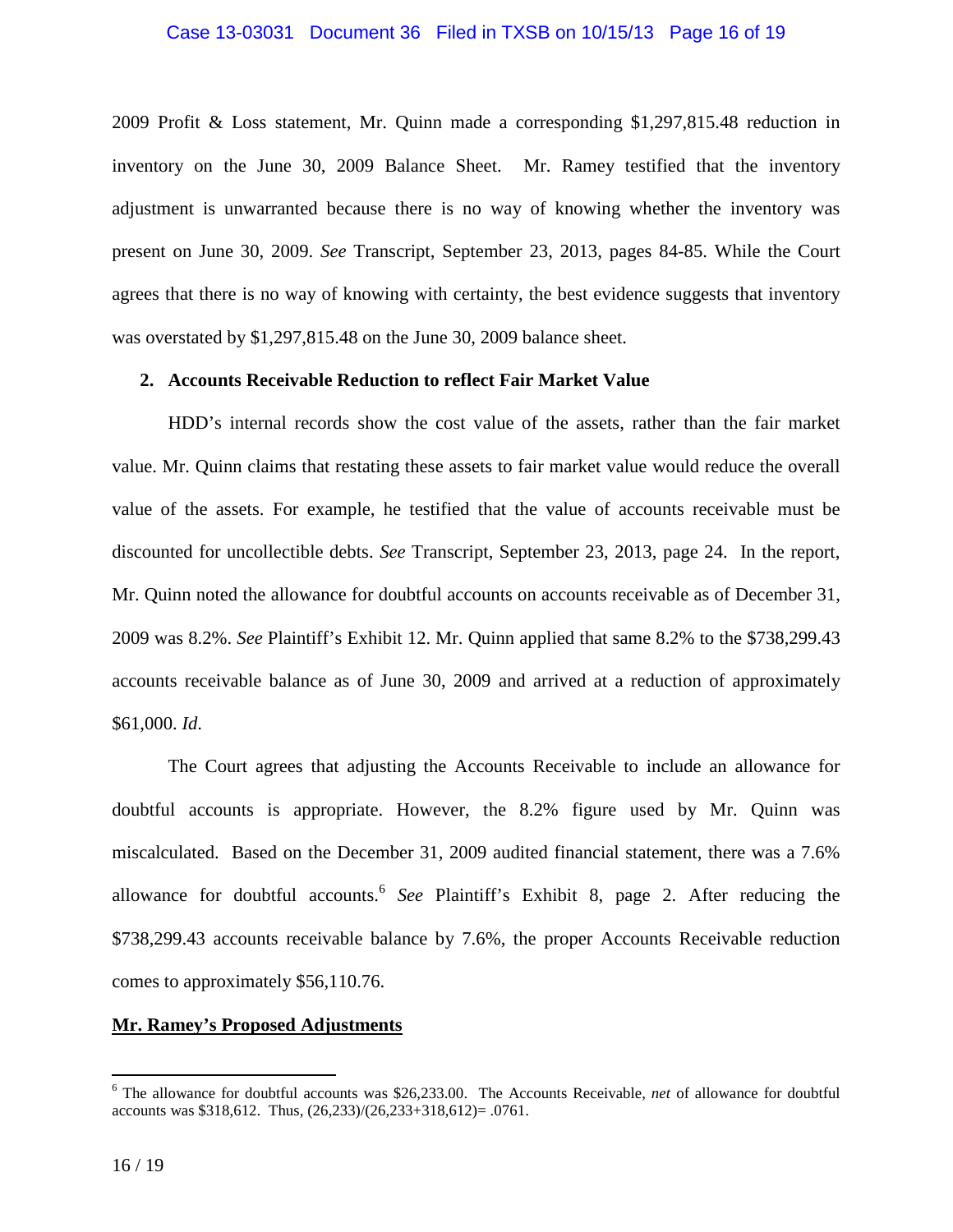#### **1. Asset Adjustment: Inventory Mark Up to Reflect Fair Market Value**

Mr. Ramey's report did not include a fair market value adjustment for any balance sheet item. However, Mr. Ramey's testimony implied that the value of inventory should be adjusted upward to reflect its fair market value. The Court rejects this argument.

It may be true that HDD sold its pipe inventory by for 20-30 percent more than its acquisition cost. *See* Transcript, September 23, 2013, page 81, line 10-12. However, Mr. Ramey agreed with the Court that "if it cost them [HDD] 35 to 40 percent to get that sold, you wouldn't mark up the inventory." *Id.* at lines 13-17. In this case, that's exactly what appears to have happened. There was a \$3.2 million dollar deficit at the end of 2009. Only a portion of this deficit can be explained by a \$984,000 legal settlement expense. Hence, there was approximately a \$2.3 million cumulative deficit over 2009. Accordingly, an inventory mark-up is not warranted.

#### **2. Liability Adjustment: Subordination of Notes to Owners**

In Mr. Ramey's report, he noted that of the \$2,967,658 in total liabilities, \$808,270 was due to two owners of the company. Mr. Ramey suggested that it was appropriate to subordinate the \$808,270 in notes payable, and remove it from the balance sheet test. However, Mr. Ramey offered no rationale as to why liabilities owed to HDD's owners do not reflect actual liabilities as of June 30, 2009. The Court finds no support for removing liabilities just because they are owed to HDD's owners.

#### **Best Estimate of HDD's Balance Sheet as of June 30, 2009**

Table 2 depicts the Court's best estimate of HDD's assets and liabilities as of June 30, 2009. Table 2 shows that HDD's liabilities exceeded its assets by \$19,238.35 on June 30, 2009. However, because this estimate is based on inherently unreliable and incomplete information, Mr. Ogle could not prove that HDD was insolvent on June 30, 2009. Mr. Quinn credibly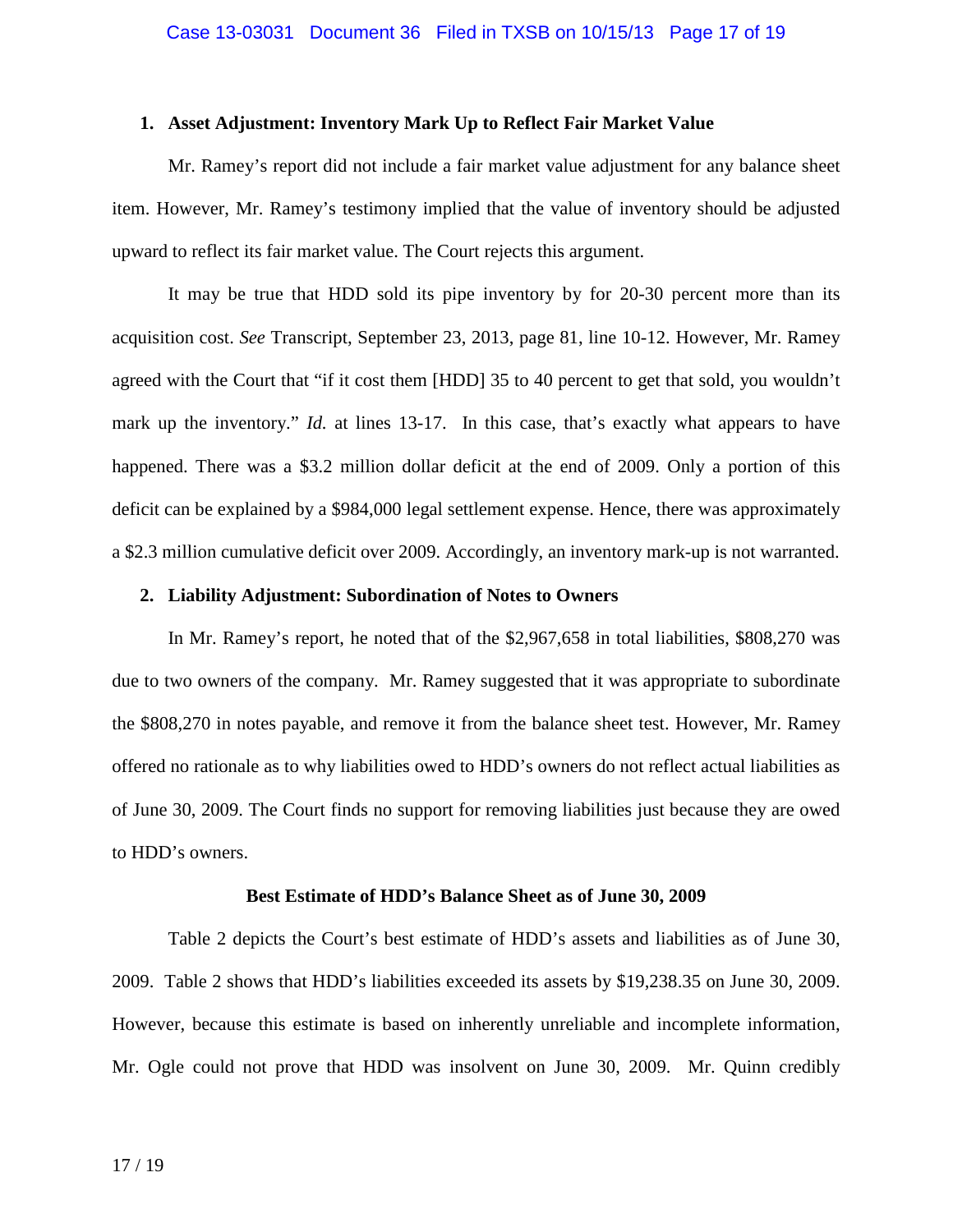#### Case 13-03031 Document 36 Filed in TXSB on 10/15/13 Page 18 of 19

testified that he adjusted only some of HDD's assets and liabilities. Mr. Ramey credibly testified that the internal books and records were inherently unreliable at June 30, 2009. For a company with approximately \$4,000,000.00 in assets and approximately \$4,000,000.00 in liabilities, the Court will not rely on selective accounting adjustments that produce insolvency by only 0.50% of the total asset base. The evidence is inadequate to satisfy Mr. Ogle's burden of proof.

### **Table 2: Summary of Court Findings**

| <b>Assets</b>                         |                  |
|---------------------------------------|------------------|
| HDD Assets in QB File                 | \$4,543,495.90   |
| <b>Inventory Adjustment</b>           | (\$1,297,815.48) |
| <b>Accounts Receivable Adjustment</b> | $(\$56,110.76)$  |
| <b>Total Assets</b>                   | \$3,189,569.66   |
|                                       |                  |
| <b>Liabilities</b>                    |                  |
| HDD Liabilities in QB File            | \$3,208,808.01   |
| <b>Total Liabilities</b>              | \$3,208,808.01   |
| <b>Equity/Capital (Deficit)</b>       | $(\$19,238.35)$  |

#### **HDD's Solvency as of December 31, 2009**

The parties have stipulated that as of December 31, 2009, HDD was insolvent. The audit report shows that HDD Rotary's liabilities exceeded its assets by \$3,205,393 at the end of 2009. Mr. Miller's expert witness, Mr. Ramey, testified that HDD became insolvent sometime between "September and December of 2009." *See Id*. at 87, lines 11-17. Accordingly, the debtor was insolvent when HDD incurred the \$193,167.00 obligation owed to Mr. Miller.

## **Conclusion**

Mr. Ogle has not satisfied his burden of proof to demonstrate insolvency at June 30, 2009. That is the date when HDD incurred the initial \$100,000.00 obligation to Mr. Miller. HDD was insolvent when it incurred the additional \$193,167.00 obligation. Accordingly, the